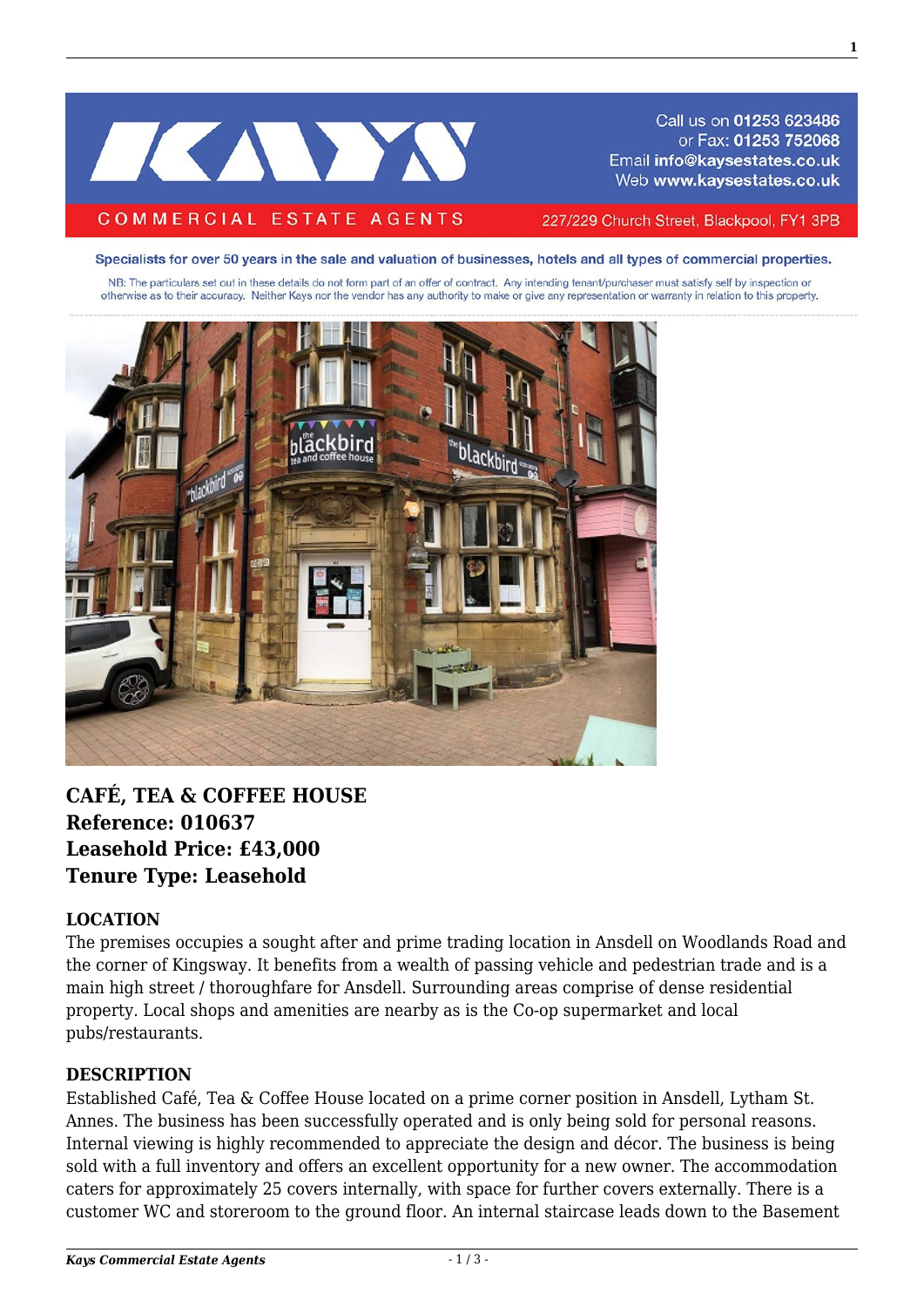floor, which has good ceiling height and offers excellent storage. Viewings are highly recommended by appointment only.

### **ACCOMMODATION**

**Ground Floor:** Gross Area: 630 sq ft; Store room; WC with wash hand basin.

Stairs leading down to: Basement, with good ceiling height. Circa. 500 sq ft

**Exterior:** Seating area to the front

**TENURE:** A new 3-year FRI lease is available with full terms to be negotiated, rent £9,450 per annum. The incoming tenant is responsible for the landlords' legal fees.

**SERVICES:** Electric and water only. There is no gas to the premises. EPC Rating: E

**ACCOUNTS:** A copy of accounts will be available to interested parties following a formal viewing with the owner.

# **Viewing STRICTLY BY PRIOR TELEPHONE APPOINTMENT THROUGH OUR OFFICE.**

## **The Blackbird Tea & Coffee House 61 WOODLANDS ROAD, ANSDELL, LYTHAM ST. ANNES FY8 1DA**